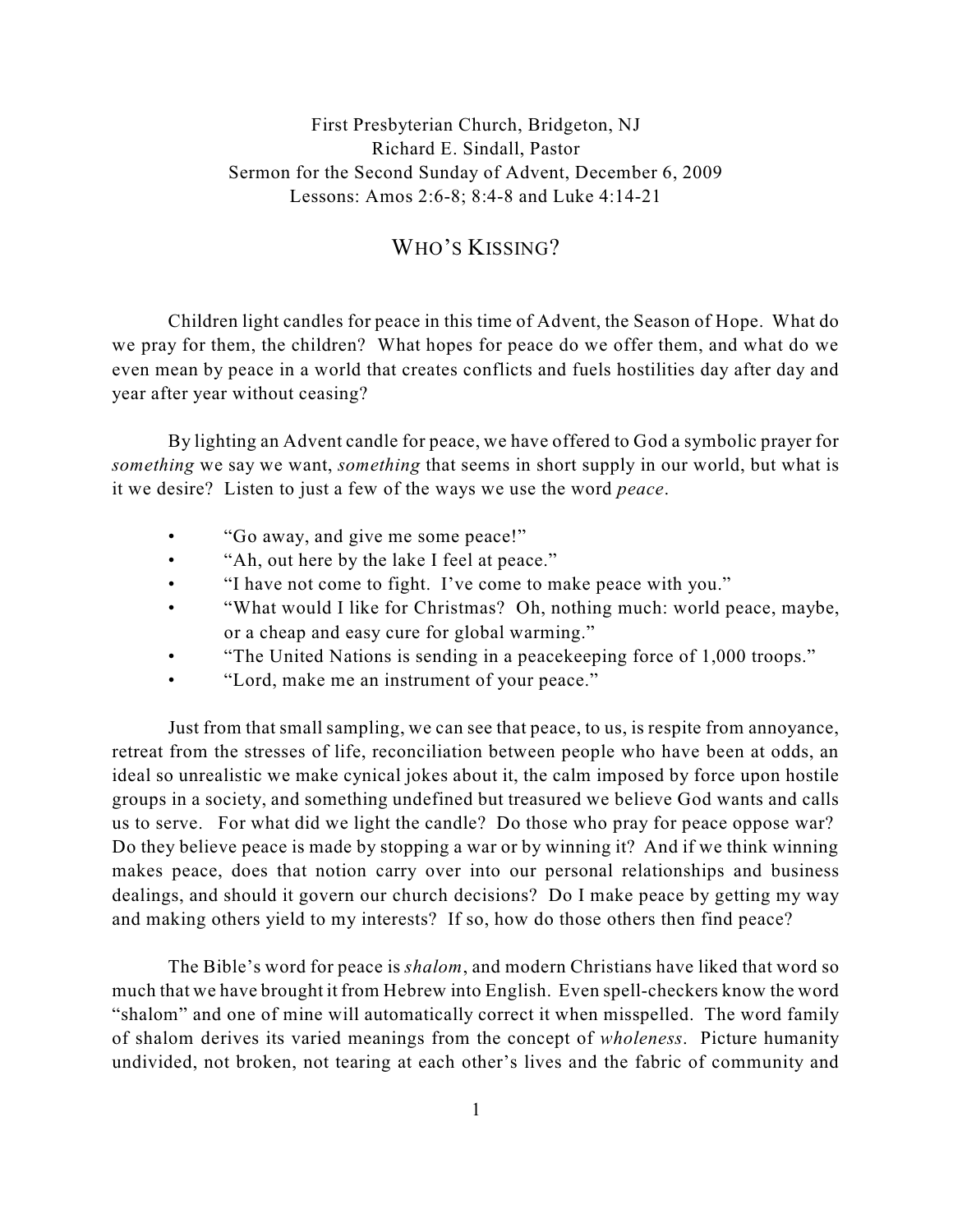society. As a relational concept, wholeness implies harmony, not conformity, not sameness. Imagine how the music of worship would be impoverished if our choir always sang in unison rather than in harmony. Peace does not require or even support the restriction of freedom and creativity the authoritarian seek to impose upon us. We do not need to think all alike in order to have peace, and if we are forced to pretend we do think all alike, that pretense is not peace. Harmony blends variety, and that blending makes the music rich and full.

Is peace a condition of wholeness and harmony within the individual person or a condition of wholeness and harmony between and among people in the widening circles of human interaction? Shalom is both. It is peace of mind and justice in the marketplace. It fosters self-respect and mutual respect. It speaks of the calming of a troubled mind and heart but also the calming of hostilities and resentments in every gathering of people from the family to the world of nations.

The title of this sermon asks an unusual question: "Who's kissing?" I'm not talking about romance or even affection. I'm working from Psalm 85, the source of our Call to Worship: "Steadfast love and faithfulness will meet; righteousness and peace will kiss each other"

Oh boy. "Righteousness" translates another of the Bible's relational terms we misunderstand as something private – some virtue I can have apart from you, apart from the nature and quality of my relationships with other people and the way I treat everyone from my family members to strangers and store clerks stressed by the Christmas rush to groups in society I don't understand. Well, it's not that way. Righteousness is relational; if I try to make it my own thing, self-contained and self-satisfied, then it's called "self-righteousness," which is a condition that, left uncorrected, can kill the human soul. Self-righteous is mean because it feeds its pride on other people's faults, failings, imperfections, and sins. It swells its own ego but making other people smaller, less worthy, and supposedly less loved by God. Self-righteousness misunderstands God's love as approval, and the soul infected with selfrighteousness grants others approval occasionally and disapproval regularly, but it withholds love. The real thing – righteousness as the Bible presents it – does not swell the ego but, rather, treats the other person rightly. Because righteousness is defined in each case by relationships, our relationship with God into which Jesus Christ brings us as his sisters and brothers now determines who other people are to us.

The stranger is a child of God I do not know. That definition does not mean every stranger is a good person or one to be trusted. Righteousness is not naive or foolish. We can't make peace by pretending there are no conflicts in our world, no people whose desire is to abuse, hurt, rob, or destroy. Even so and in exactly our situations of fear and suspicion, it is our relationship with God in Christ that defines who people are to us.